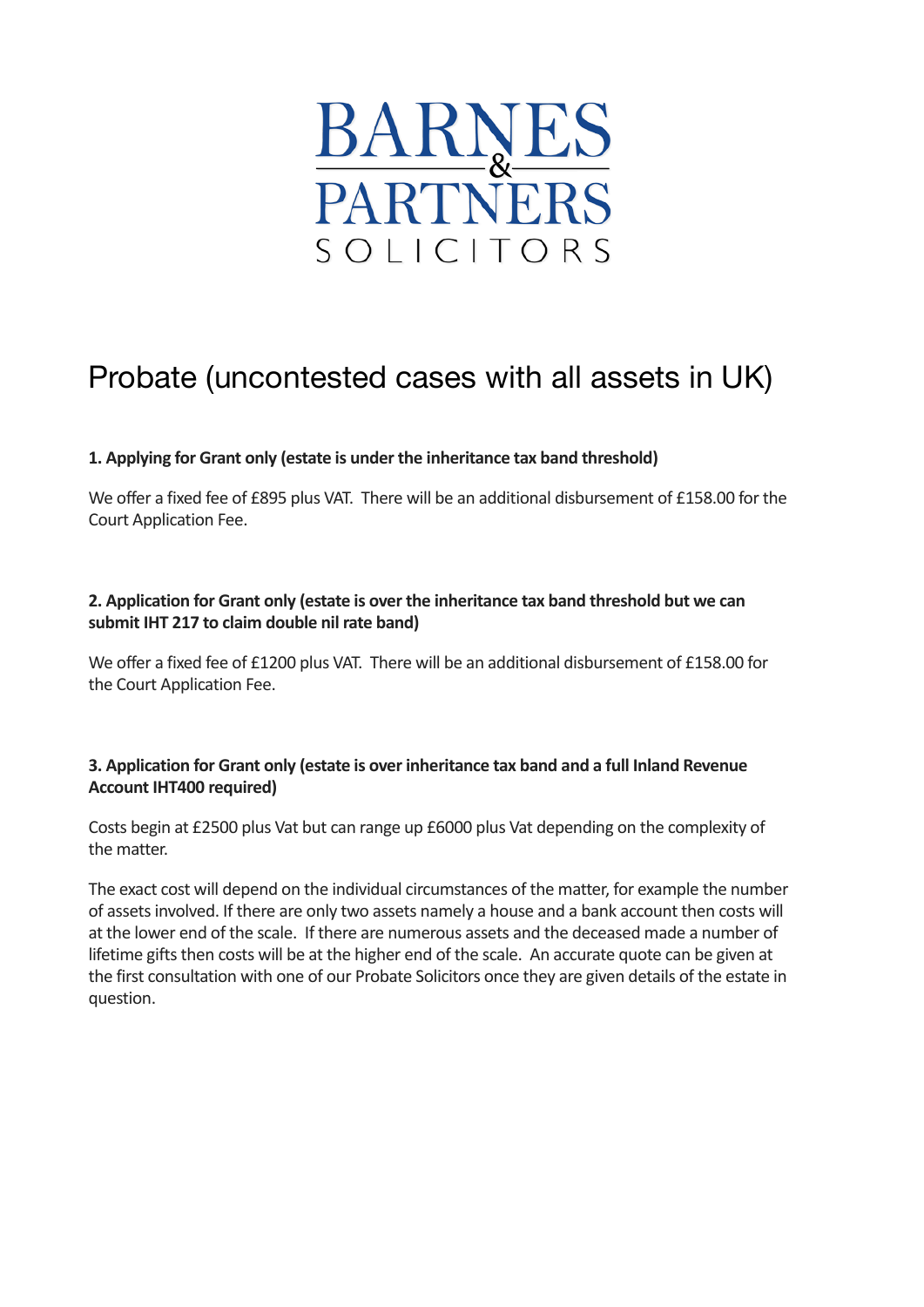#### 4. Full Complete Probate Service - Applying for the Grant, collecting and distributing assets

It is impossible to give a fixed fee for this service. Costs begin at £3000 plus VAT but can range up to £30,0000 depending on the size of the estate, number of beneficiaries, number of assets held by the deceased and complexity of the matter.

The exact cost will depend on the individual circumstances of the matter. For example, if there is one beneficiary and no property, costs will be at the lower end of the range. If there are multiple beneficiaries, numerous properties and multiple bank accounts, costs will be at the higher end.

The following list are examples of situations that could lead to costs being at the higher end of the scale:

- The original will is not available
- There is more than one property
- The estate is insolvent
- There are disputes between beneficiaries on division of assets. If disputes arise this is likely to lead to an increase in costs
- There are claims being made against the estate
- If there is no will or the estate consists of any share holdings (stocks and bonds) there is likely to be additional costs that could range significantly depending on the estate and how it is to be dealt with. We can give you a more accurate quote once we have more information.
- If more than 6 copies of the grant are required, they will cost  $£1$  each
- Please not that dealing with the sale or transfer of any property in the estate is not included

#### **Disbursements to be added to this fee:**

- Probate application fee of £158.00
- E7 Swearing of the oath (per executor)
- Bankruptcy-only Land Charges Department searches (£2 per beneficiary)
- E200 for Statutory Advertisements Post in The London Gazette Protects against unexpected claims from unknown creditors and Post in a Local Newspaper – This also helps to protect against unexpected claims.